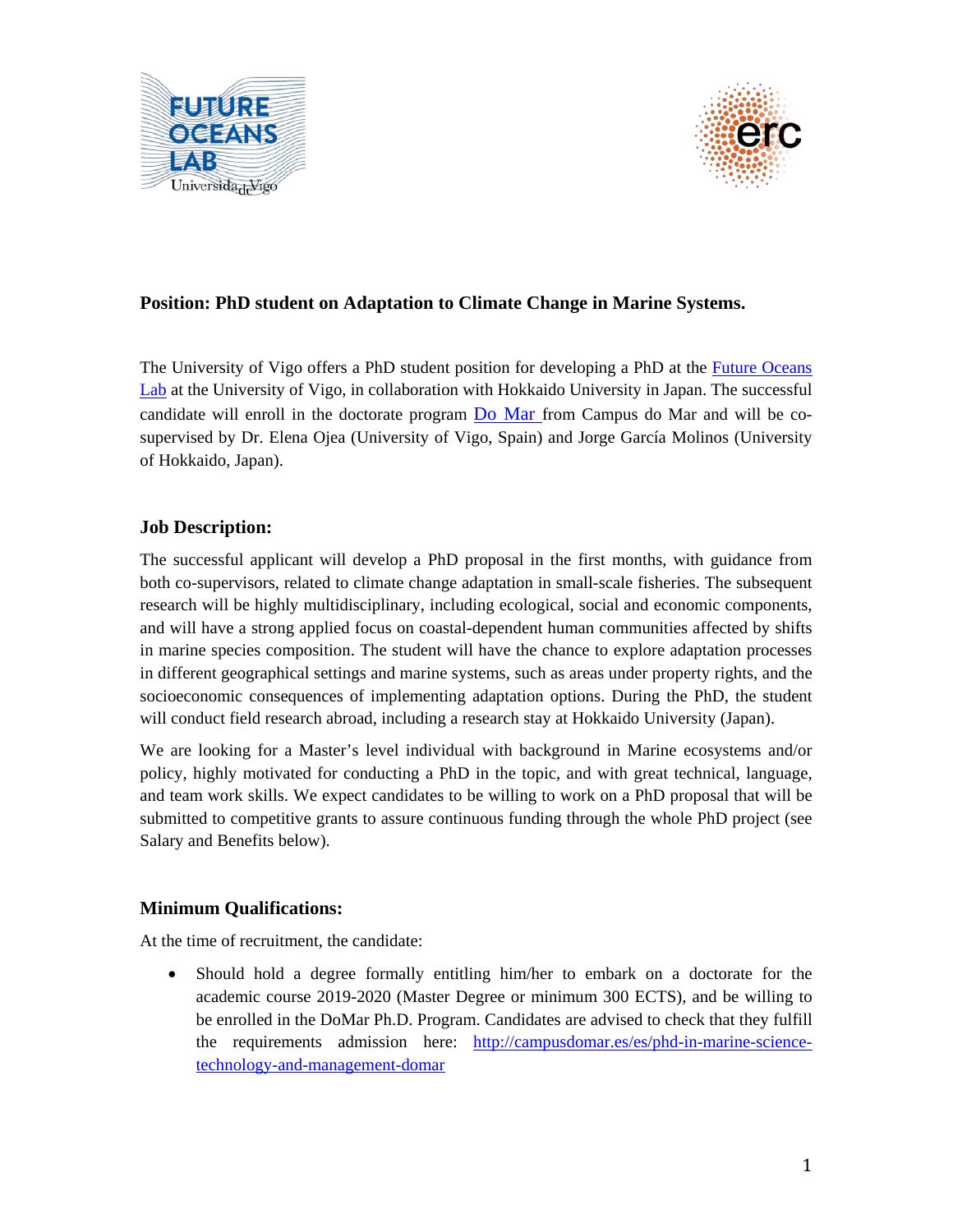- Have a Master's in marine ecology, natural resource economics, environmental science and management, climate change adaptation, fishery science or related field.
- Have a competitive academic background to apply to consecutive PhD funding.
- Willingness and capacity to travel abroad and conduct research stays.
- Demonstrated English proficiency (written and spoken).
- Should not have already a PhD.

#### **Preferred Qualifications:**

- Experience with quantitative, statistical and modeling approaches to environmental management, including models related to fisheries management, climate vulnerability analyses and/or MPA design;
- Experience with qualitative approaches to environmental management, stakeholder analysis, focus groups, preference analysis, participative methods, etc.;
- Coding skills and experience with R or similar;
- Experience in GIS;
- Proven records of peer-reviewed scientific publications, presentations at international conferences, and capacity to present scientific concepts for diverse audiences;
- Strong interpersonal skills to build and maintain relationships with academic, NGO and government partners and to work effectively as part of a highly collaborative research team;
- Proficiency in Spanish or Portuguese is a plus but not a requirement.

## **Salary and Benefits:**

- This is a 1-year fellowship (renewable to 2-years depending on performance) to start a PhD project. Thereafter, the student is expected to secure external funding with support of both supervisors to continue the project for years 3 and 4.
- Salary level and step commensurate with qualifications, in the range of 15.000 18.000  $\in$ gross per year.
- Start date is September, 2019.
- The project covers PhD enrolment and other fees related to the PhD program and research activities.
- The position is based in Vigo (Spain) and potentially covers a research stay of up to 6 months at Hokkaido University (Japan).
- The fellow will have access to a wide range of academic activities (research seminars and workshops), as well as ad hoc training in specific scientific skills and career development courses.